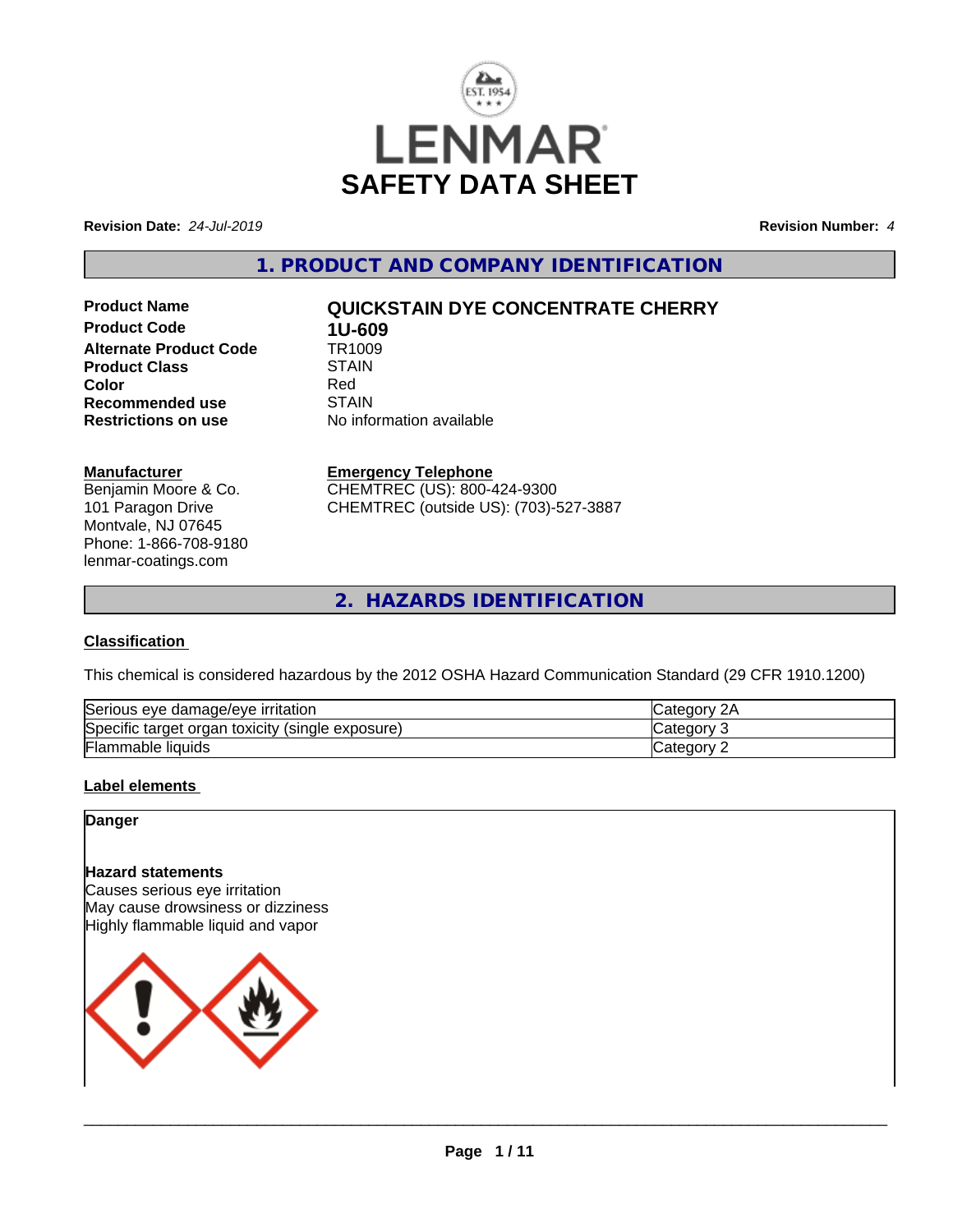# **Appearance** liquid

**Odor** solvent

## **Precautionary Statements - Prevention**

Wash face, hands and any exposed skin thoroughly after handling

Avoid breathing dust/fume/gas/mist/vapors/spray

Use only outdoors or in a well-ventilated area

Keep away from heat, hot surfaces, sparks, open flames and other ignition sources. No smoking

Keep container tightly closed

Ground/bond container and receiving equipment

Use explosion-proof electrical/ventilating/lighting/equipment

Use only non-sparking tools

Take precautionary measures against static discharge

Wear protective gloves/protective clothing/eye protection/face protection

Keep cool

# **Eyes**

IF IN EYES: Rinse cautiously with water for several minutes. Remove contact lenses, if present and easy to do. Continue rinsing

 $\overline{\phantom{a}}$  ,  $\overline{\phantom{a}}$  ,  $\overline{\phantom{a}}$  ,  $\overline{\phantom{a}}$  ,  $\overline{\phantom{a}}$  ,  $\overline{\phantom{a}}$  ,  $\overline{\phantom{a}}$  ,  $\overline{\phantom{a}}$  ,  $\overline{\phantom{a}}$  ,  $\overline{\phantom{a}}$  ,  $\overline{\phantom{a}}$  ,  $\overline{\phantom{a}}$  ,  $\overline{\phantom{a}}$  ,  $\overline{\phantom{a}}$  ,  $\overline{\phantom{a}}$  ,  $\overline{\phantom{a}}$ 

If eye irritation persists: Get medical advice/attention

**Skin**

IF ON SKIN (or hair): Remove/Take off immediately all contaminated clothing. Rinse skin with water/shower **Inhalation**

IF INHALED: Remove victim to fresh air and keep at rest in a position comfortable for breathing

Call a POISON CENTER or doctor/physician if you feel unwell

**Fire**

In case of fire: Use CO2, dry chemical, or foam for extinction

# **Precautionary Statements - Storage**

Store in a well-ventilated place. Keep container tightly closed Store locked up

## **Precautionary Statements - Disposal**

Dispose of contents/container to an approved waste disposal plant

# **Hazards not otherwise classified (HNOC)**

Not applicable

## **Other information**

No information available

# **3. COMPOSITION INFORMATION ON COMPONENTS**

| <b>Chemical name</b>                                                                                    | CAS No.    | Weiaht-%   |
|---------------------------------------------------------------------------------------------------------|------------|------------|
| Acetone                                                                                                 | 67-64-1    | $95 - 100$ |
| Chromate(1-),bis[2-(3-chlorophenyl)-2,4-dihydro- <br>[4-[2-[2-(hydroxy-kO)-5-(methylsulfonyl)phenyl]dia | 51147-75-2 | - 5        |
| zenyl-kN1]-5-methyl-3H-pyrazol-3-o                                                                      |            |            |

# **4. FIRST AID MEASURES**

# **Description of first aid measures**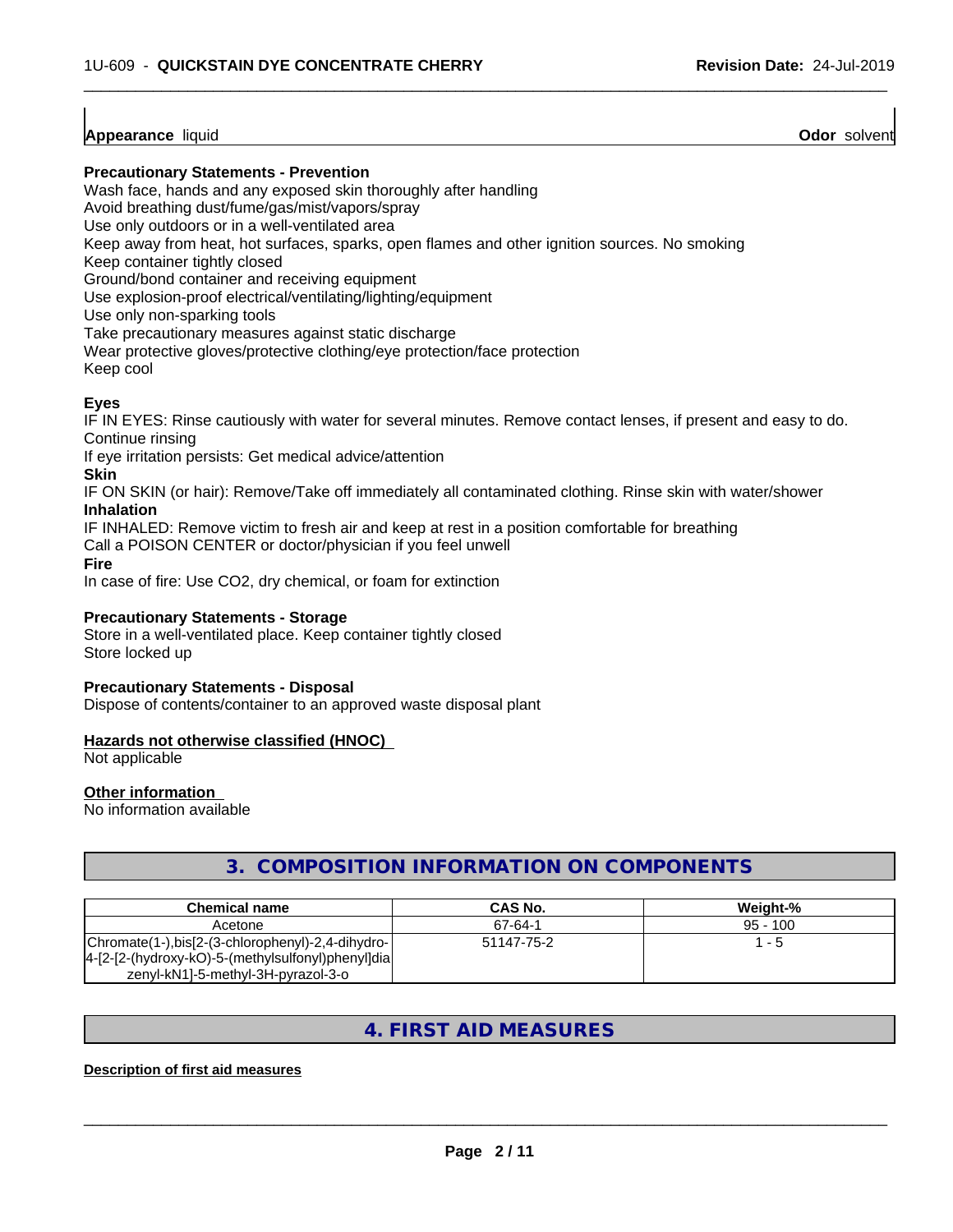| <b>General Advice</b>                            | If symptoms persist, call a physician. Show this safety data sheet to the doctor in<br>attendance.                                                                                               |
|--------------------------------------------------|--------------------------------------------------------------------------------------------------------------------------------------------------------------------------------------------------|
| <b>Eye Contact</b>                               | Immediately flush with plenty of water. After initial flushing, remove any contact<br>lenses and continue flushing for at least 15 minutes. If eye irritation persists,<br>consult a specialist. |
| <b>Skin Contact</b>                              | Wash off immediately with soap and plenty of water removing all contaminated<br>clothes and shoes. If skin irritation persists, call a physician.                                                |
| <b>Inhalation</b>                                | Move to fresh air. If symptoms persist, call a physician.<br>If not breathing, give artificial respiration. Call a physician immediately.                                                        |
| Ingestion                                        | Clean mouth with water and afterwards drink plenty of water. Do not induce<br>vomiting without medical advice. Never give anything by mouth to an unconscious<br>person. Consult a physician.    |
| <b>Protection Of First-Aiders</b>                | Use personal protective equipment.                                                                                                                                                               |
| <b>Most Important</b><br><b>Symptoms/Effects</b> | No information available.                                                                                                                                                                        |
| <b>Notes To Physician</b>                        | Treat symptomatically.                                                                                                                                                                           |

**5. FIRE-FIGHTING MEASURES**

| <b>Flammable Properties</b>                           | Vapors may travel considerable distance to a source of<br>ignition and flash back. Vapors may cause flash fire.                                                                                                                                                                                |
|-------------------------------------------------------|------------------------------------------------------------------------------------------------------------------------------------------------------------------------------------------------------------------------------------------------------------------------------------------------|
| <b>Suitable Extinguishing Media</b>                   | Foam, dry powder or water. Use extinguishing measures<br>that are appropriate to local circumstances and the<br>surrounding environment.                                                                                                                                                       |
| Protective equipment and precautions for firefighters | As in any fire, wear self-contained breathing apparatus<br>pressure-demand, MSHA/NIOSH (approved or equivalent)<br>and full protective gear.                                                                                                                                                   |
| <b>Hazardous combustion products</b>                  | Burning may result in carbon dioxide, carbon monoxide<br>and other combustion products of varying composition<br>which may be toxic and/or irritating.                                                                                                                                         |
| <b>Specific Hazards Arising From The Chemical</b>     | Flammable. Flash back possible over considerable<br>distance. Keep product and empty container away from<br>heat and sources of ignition. Closed containers may<br>rupture if exposed to fire or extreme heat. Thermal<br>decomposition can lead to release of irritating gases and<br>vapors. |
| Sensitivity to mechanical impact                      | No.                                                                                                                                                                                                                                                                                            |
| Sensitivity to static discharge                       | Yes                                                                                                                                                                                                                                                                                            |
| <b>Flash Point Data</b><br>Flash point (°F)           | 3.0                                                                                                                                                                                                                                                                                            |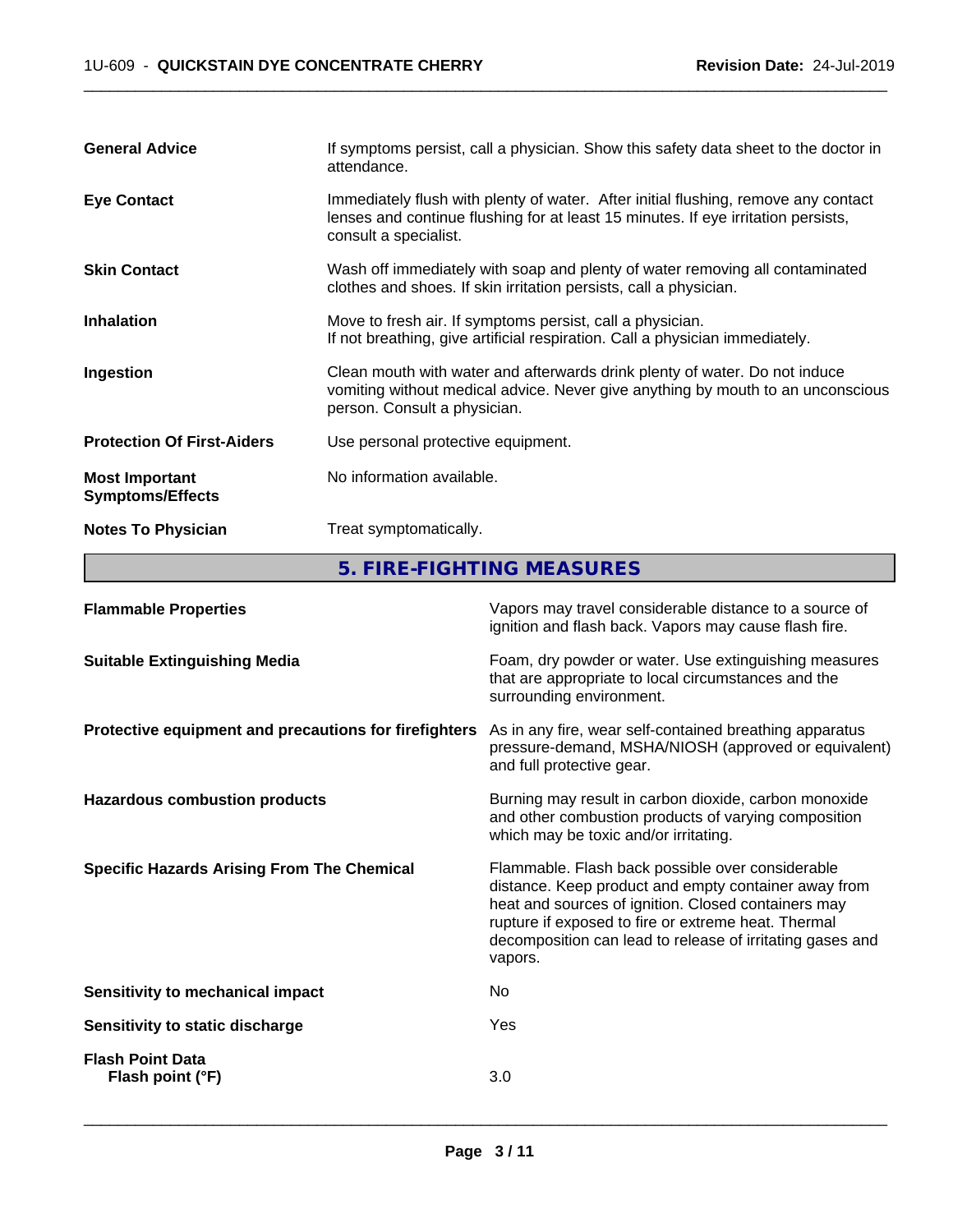| Flash Point (°C)<br><b>Method</b>                             |                        | $-16.1$<br><b>PMCC</b>         |                                |
|---------------------------------------------------------------|------------------------|--------------------------------|--------------------------------|
| <b>Flammability Limits In Air</b>                             |                        |                                |                                |
| Lower flammability limit:<br><b>Upper flammability limit:</b> |                        | Not available<br>Not available |                                |
| <b>NFPA</b><br>Health: 1                                      | <b>Flammability: 3</b> | <b>Instability: 0</b>          | <b>Special: Not Applicable</b> |
| <b>NFPA Legend</b>                                            |                        |                                |                                |

- 0 Not Hazardous
- 1 Slightly
- 2 Moderate
- 3 High
- 4 Severe

*The ratings assigned are only suggested ratings, the contractor/employer has ultimate responsibilities for NFPA ratings where this system is used.*

*Additional information regarding the NFPA rating system is available from the National Fire Protection Agency (NFPA) at www.nfpa.org.*

# **6. ACCIDENTAL RELEASE MEASURES**

| <b>Personal Precautions</b>      | Remove all sources of ignition. Take precautions to prevent flashback. Ground<br>and bond all containers and handling equipment. Take precautionary measures<br>against static discharges. Ensure adequate ventilation. Avoid contact with skin,<br>eyes and clothing. Use personal protective equipment.  |
|----------------------------------|------------------------------------------------------------------------------------------------------------------------------------------------------------------------------------------------------------------------------------------------------------------------------------------------------------|
| <b>Other Information</b>         | Prevent further leakage or spillage if safe to do so. Do not allow material to<br>contaminate ground water system. Prevent product from entering drains. Do not<br>flush into surface water or sanitary sewer system. Local authorities should be<br>advised if significant spillages cannot be contained. |
| <b>Environmental precautions</b> | See Section 12 for additional Ecological Information.                                                                                                                                                                                                                                                      |
| <b>Methods for Cleaning Up</b>   | Dam up. Soak up with inert absorbent material. Use a non-sparking or explosion<br>proof means to transfer material to a sealed, appropriate container for disposal.<br>Clean contaminated surface thoroughly.                                                                                              |

| 7. HANDLING AND STORAGE |  |
|-------------------------|--|
|-------------------------|--|

| Avoid contact with skin, eyes and clothing. Wear personal protective equipment.<br>Do not breathe vapors or spray mist. Use only in ventilated areas. Prevent vapor<br>build-up by providing adequate ventilation during and after use.                                                                                                                                                                                                        |
|------------------------------------------------------------------------------------------------------------------------------------------------------------------------------------------------------------------------------------------------------------------------------------------------------------------------------------------------------------------------------------------------------------------------------------------------|
| Take precautionary measures against static discharges. To avoid ignition of<br>vapors by static electricity discharge, all metal parts of the equipment must be<br>grounded. Keep away from heat, sparks and flame. Do not smoke. Extinguish all<br>flames and pilot lights, and turn off stoves, heaters, electric motors and other<br>sources of ignition during use and until all vapors are gone. Ignition and/or flash<br>back may occur. |
| Keep containers tightly closed in a dry, cool and well-ventilated place. Keep away<br>from heat. Keep away from open flames, hot surfaces and sources of ignition.                                                                                                                                                                                                                                                                             |
|                                                                                                                                                                                                                                                                                                                                                                                                                                                |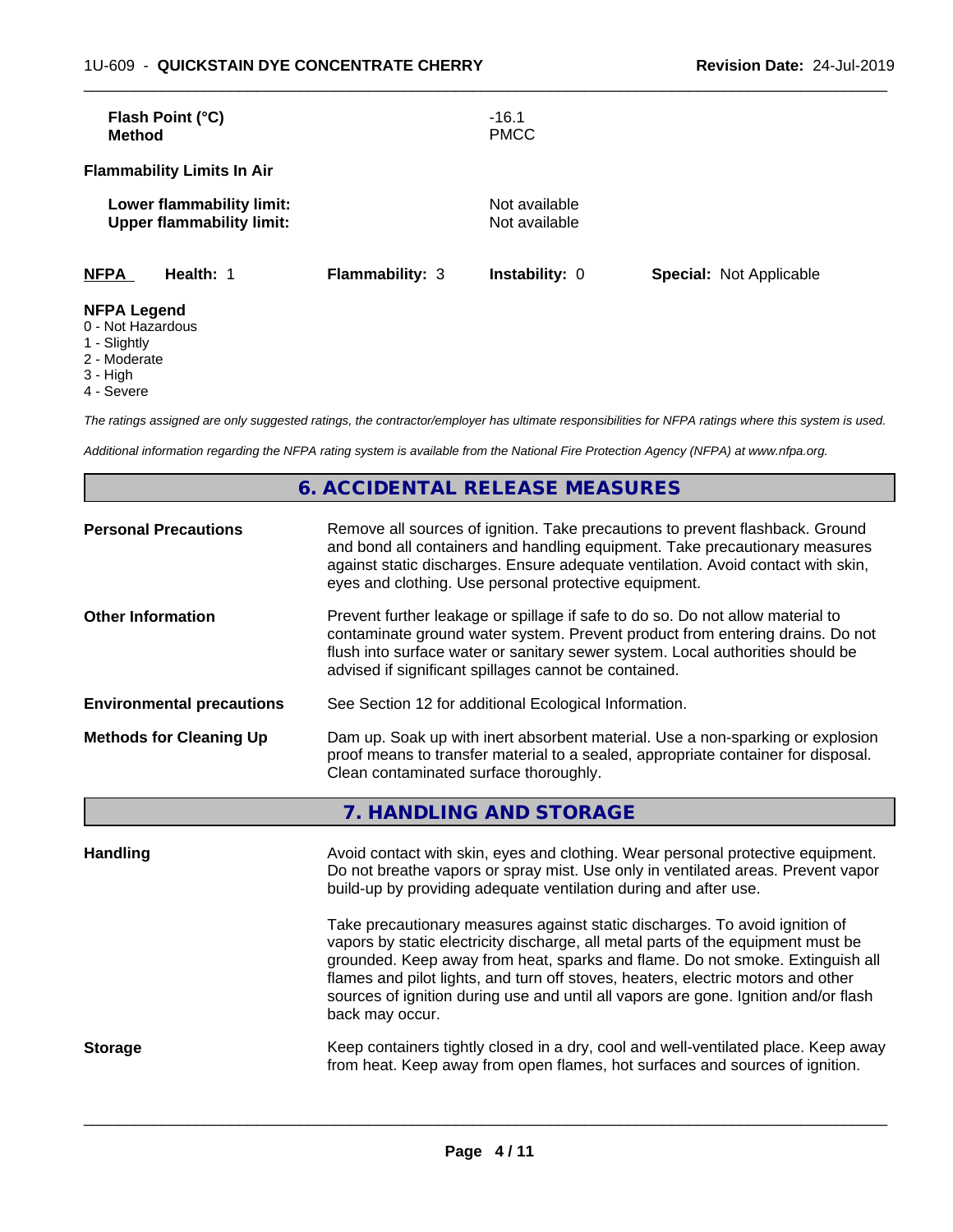Keep in properly labeled containers. Keep out of the reach of children.

 $\overline{\phantom{a}}$  ,  $\overline{\phantom{a}}$  ,  $\overline{\phantom{a}}$  ,  $\overline{\phantom{a}}$  ,  $\overline{\phantom{a}}$  ,  $\overline{\phantom{a}}$  ,  $\overline{\phantom{a}}$  ,  $\overline{\phantom{a}}$  ,  $\overline{\phantom{a}}$  ,  $\overline{\phantom{a}}$  ,  $\overline{\phantom{a}}$  ,  $\overline{\phantom{a}}$  ,  $\overline{\phantom{a}}$  ,  $\overline{\phantom{a}}$  ,  $\overline{\phantom{a}}$  ,  $\overline{\phantom{a}}$ 

**Incompatible Materials Incompatible with strong acids and bases and strong oxidizing agents.** 

**Technical measures/Precautions**Ensure adequate ventilation. Use only where airflow will keep vapors from building up in or near the work area in adjoining rooms. Comply with all national, state, and local codes pertaining to the storage, handling, dispensing and disposal of flammable liquids.

> Dissipate static electricity during transfer by grounding and bonding containers and equipment before transferring material. All equipment should be non-sparking and explosion proof. Use explosion proof electrical equipment for ventilation, lighting and material handling.

# **8. EXPOSURE CONTROLS/PERSONAL PROTECTION**

## **Exposure Limits**

| <b>Chemical name</b>                              | <b>ACGIH TLV</b> | <b>OSHA PEL</b>                |
|---------------------------------------------------|------------------|--------------------------------|
| Acetone                                           | 250 ppm - TWA    | 1000 ppm - TWA                 |
|                                                   | 500 ppm - STEL   | 2400 mg/m <sup>3</sup> - TWA   |
| Chromate(1-),bis[2-(3-chlorophenyl)-2,4-dihydro-  | N/E              | $0.5$ mg/m <sup>3</sup> - TWA  |
| 4-[2-[2-(hydroxy-kO)-5-(methylsulfonyl)phenyl]dia |                  | $0.1 \text{ mg/m}^3$ - Ceiling |
| zenyl-kN1]-5-methyl-3H-pyrazol-3-o                |                  |                                |

#### **Legend**

ACGIH - American Conference of Governmental Industrial Hygienists Exposure Limits OSHA - Occupational Safety & Health Administration Exposure Limits N/E - Not Established

#### **Appropriate engineering controls**

**Engineering Measures** Ensure adequate ventilation, especially in confined areas. **Personal Protective Equipment Eye/Face Protection** Safety glasses with side-shields. If splashes are likely to occur, wear:. Tightly fitting safety goggles. **Skin Protection Long sleeved clothing. Protective gloves. Respiratory Protection** Use only with adequate ventilation. In operations where exposure limits are exceeded, use a NIOSH approved respirator that has been selected by a technically qualified person for the specific work conditions. When spraying the product or applying in confined areas, wear a NIOSH approved respirator specified for paint spray or organic vapors. **Hygiene Measures** Avoid contact with skin, eyes and clothing. Remove and wash contaminated clothing before re-use. Wash thoroughly after handling.

# **9. PHYSICAL AND CHEMICAL PROPERTIES**

**Appearance** liquid **Density (Ibs/gal) Specific Gravity** 0.79 - 0.81

**Odor** solvent **Odor Threshold**<br> **Density (Ibs/qal)**<br> **Density (Ibs/qal)**<br> **No information available**<br>  $6.60 - 6.70$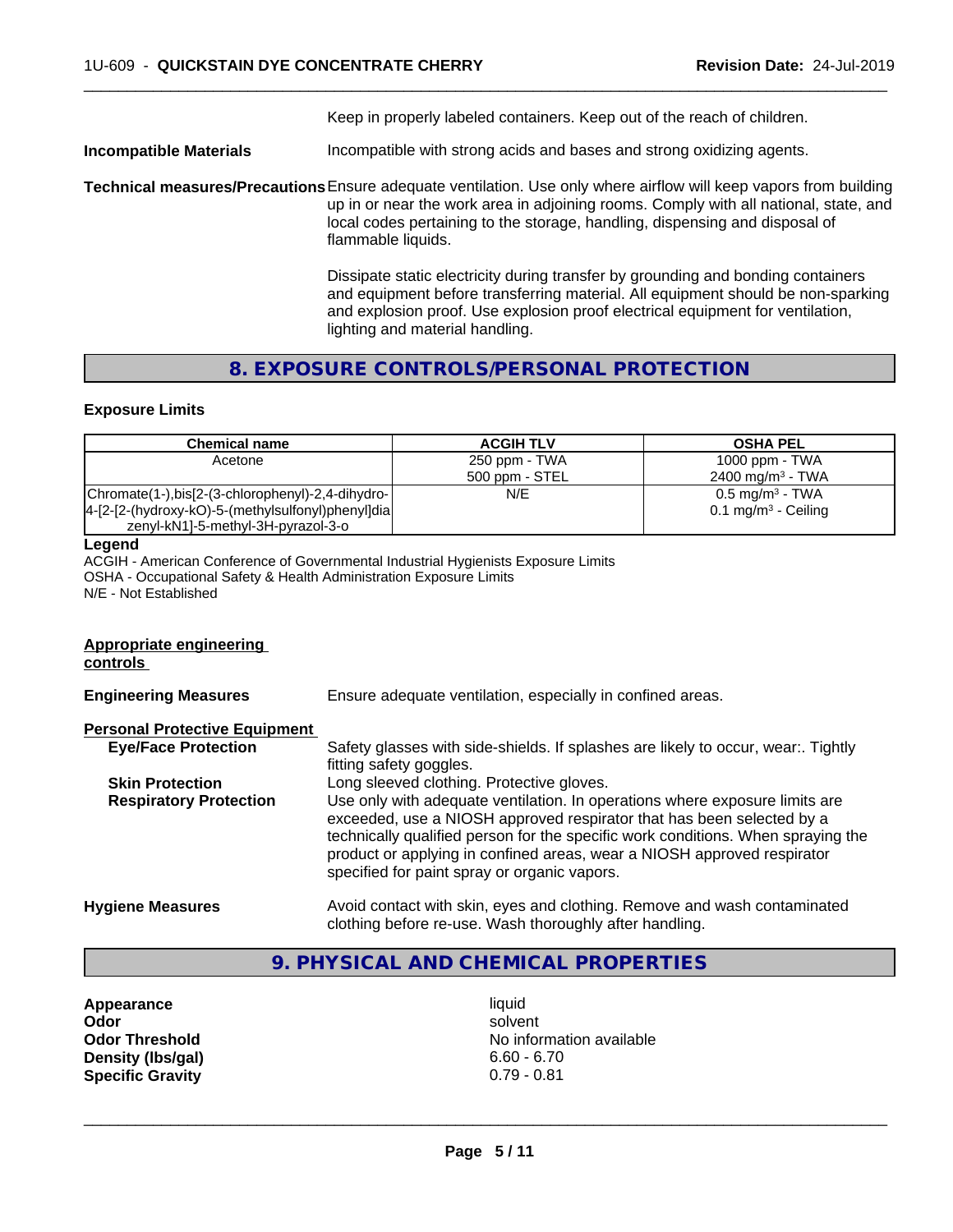**Viscosity (cps)**  $\blacksquare$  No information available<br> **Solubility (ies)** Solubility (ies) **Solubility(ies)**<br> **No information available**<br> **Water solubility**<br> **Water solubility Evaporation Rate Evaporation Rate** No information available<br> **Vapor pressure** No information available **Vapor pressure**<br> **Vapor density**<br> **Vapor density**<br> **Vapor density**<br> **Vapor density Wt. % Solids** 0 - 10<br> **Vol. % Solids** 0 - 10 **Vol. % Solids** 0 - 10 **Wt. % Volatiles Vol. % Volatiles** 90 - 100 **VOC Regulatory Limit (g/L)** 0 **Boiling Point (°F)** 136 **Boiling Point (°C)** 58<br> **Freezing point (°F)** No **Freezing Point (°C)** No information available **Flash point (°F)** 3.0<br> **Flash Point (°C)** 3.0<br> **Flash Point (°C) Flash Point (°C) Method** PMCC **Flammability (solid, gas)**<br> **Commability limit:**<br>
Under flammability limit:<br>
Under the Note information available **Upper flammability limit: Lower flammability limit:** No information available **Lower** flammability limit: **Autoignition Temperature (°F)** No information available **Autoignition Temperature (°C)** No information available **Decomposition Temperature (°F)**<br> **Decomposition Temperature (°C)** No information available **Decomposition Temperature (°C)**<br>Partition coefficient

**pH pH**  $\blacksquare$ **No information available No information available No information available No information available** 

 $\overline{\phantom{a}}$  ,  $\overline{\phantom{a}}$  ,  $\overline{\phantom{a}}$  ,  $\overline{\phantom{a}}$  ,  $\overline{\phantom{a}}$  ,  $\overline{\phantom{a}}$  ,  $\overline{\phantom{a}}$  ,  $\overline{\phantom{a}}$  ,  $\overline{\phantom{a}}$  ,  $\overline{\phantom{a}}$  ,  $\overline{\phantom{a}}$  ,  $\overline{\phantom{a}}$  ,  $\overline{\phantom{a}}$  ,  $\overline{\phantom{a}}$  ,  $\overline{\phantom{a}}$  ,  $\overline{\phantom{a}}$ 

# **10. STABILITY AND REACTIVITY**

| <b>Reactivity</b>                       | No data available                                                                                                         |
|-----------------------------------------|---------------------------------------------------------------------------------------------------------------------------|
| <b>Chemical Stability</b>               | Stable under normal conditions. Hazardous polymerisation<br>does not occur.                                               |
| <b>Conditions to avoid</b>              | Keep away from open flames, hot surfaces, static<br>electricity and sources of ignition. Sparks. Elevated<br>temperature. |
| <b>Incompatible Materials</b>           | Incompatible with strong acids and bases and strong<br>oxidizing agents.                                                  |
| <b>Hazardous Decomposition Products</b> | Thermal decomposition can lead to release of irritating<br>gases and vapors.                                              |
| Possibility of hazardous reactions      | None under normal conditions of use.                                                                                      |

**11. TOXICOLOGICAL INFORMATION**

**Product Information**

**Information on likely routes of exposure**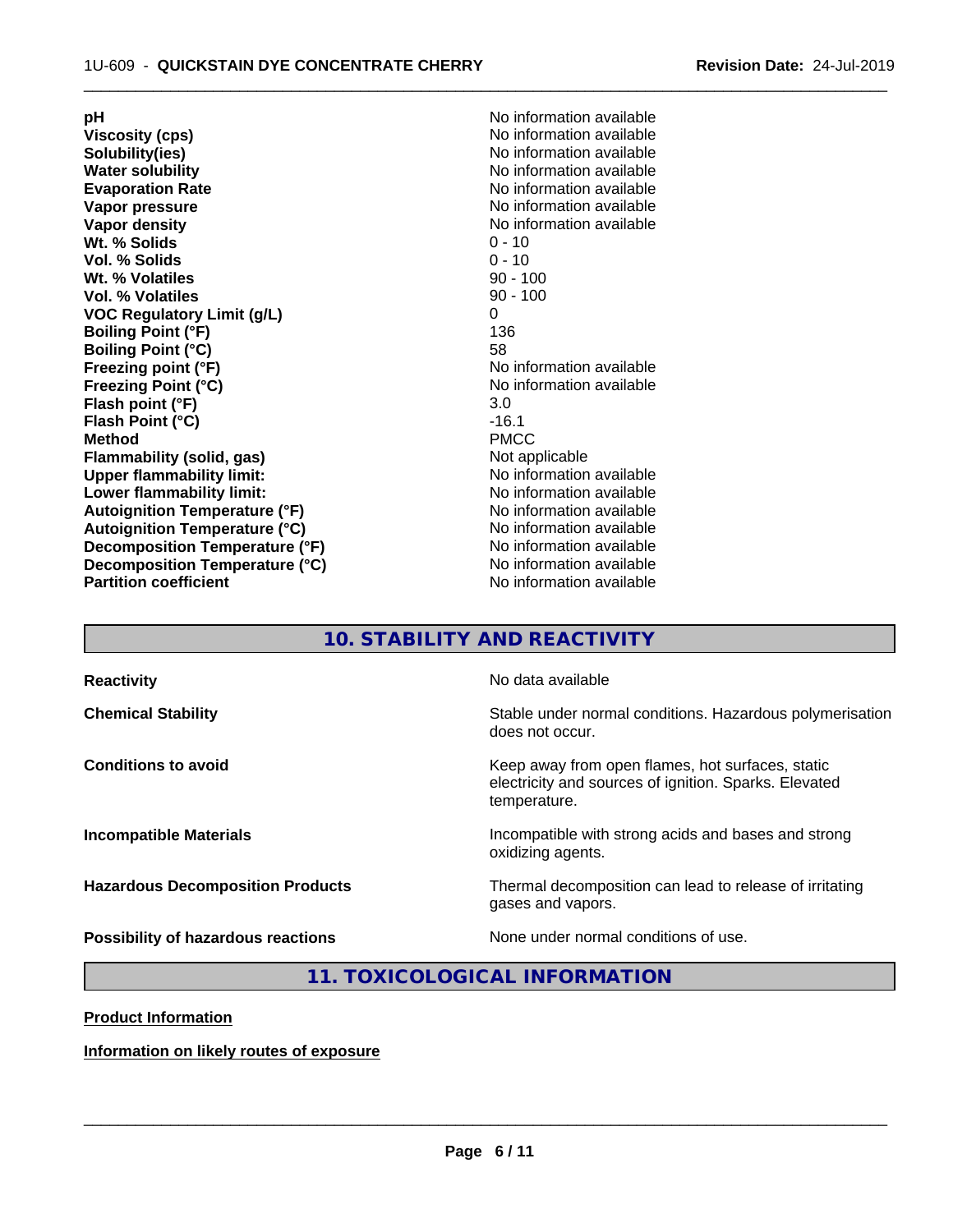| <b>Principal Routes of Exposure</b> | Eye contact, skin contact and inhalation.                                                                                                                                                                                                                     |  |  |
|-------------------------------------|---------------------------------------------------------------------------------------------------------------------------------------------------------------------------------------------------------------------------------------------------------------|--|--|
| <b>Acute Toxicity</b>               |                                                                                                                                                                                                                                                               |  |  |
| <b>Product Information</b>          | Repeated or prolonged exposure to organic solvents may lead to permanent brain<br>and nervous system damage. Intentional misuse by deliberately concentrating and<br>inhaling vapors may be harmful or fatal.                                                 |  |  |
|                                     | Symptoms related to the physical, chemical and toxicological characteristics                                                                                                                                                                                  |  |  |
| <b>Symptoms</b>                     | No information available                                                                                                                                                                                                                                      |  |  |
|                                     | Delayed and immediate effects as well as chronic effects from short and long-term exposure                                                                                                                                                                    |  |  |
| Eye contact                         | Causes serious eye irritation. May cause redness, itching, and pain.                                                                                                                                                                                          |  |  |
| <b>Skin contact</b>                 | May cause skin irritation and/or dermatitis. Prolonged skin contact may defat the<br>skin and produce dermatitis.                                                                                                                                             |  |  |
| Ingestion                           | Harmful if swallowed. Ingestion may cause irritation to mucous membranes. Small<br>amounts of this product aspirated into the respiratory system during ingestion or<br>vomiting may cause mild to severe pulmonary injury, possibly progressing to<br>death. |  |  |
| <b>Inhalation</b>                   | Harmful by inhalation. High vapor / aerosol concentrations are irritating to the<br>eyes, nose, throat and lungs and may cause headaches, dizziness, drowsiness,<br>unconsciousness, and other central nervous system effects.                                |  |  |
| <b>Sensitization</b>                | No information available                                                                                                                                                                                                                                      |  |  |
| <b>Neurological Effects</b>         | No information available.                                                                                                                                                                                                                                     |  |  |
| <b>Mutagenic Effects</b>            | No information available.                                                                                                                                                                                                                                     |  |  |
| <b>Reproductive Effects</b>         | No information available.                                                                                                                                                                                                                                     |  |  |
| <b>Developmental Effects</b>        | No information available.                                                                                                                                                                                                                                     |  |  |
| <b>Target organ effects</b>         | No information available.                                                                                                                                                                                                                                     |  |  |
| <b>STOT - repeated exposure</b>     | Causes damage to organs through prolonged or repeated exposure if inhaled.<br>May cause disorder and damage to the. liver. kidney. spleen. blood.                                                                                                             |  |  |
| <b>STOT - single exposure</b>       | May cause disorder and damage to the. Respiratory system. Central nervous<br>system.                                                                                                                                                                          |  |  |
| Other adverse effects               | No information available.                                                                                                                                                                                                                                     |  |  |
| <b>Aspiration Hazard</b>            | May be harmful if swallowed and enters airways. Small amounts of this product<br>aspirated into the respiratory system during ingestion or vomiting may cause mild<br>to severe pulmonary injury, possibly progressing to death.                              |  |  |

**Numerical measures of toxicity**

**The following values are calculated based on chapter 3.1 of the GHS document**

| ATEmix (oral)                        | 5903 mg/ka |
|--------------------------------------|------------|
| <b>ATEmix (dermal)</b>               | 3053 mg/kg |
| <b>ATEmix (inhalation-dust/mist)</b> | 102 ma/L   |

# **Component Information**

| Chemical name | Oral LD50               | Dermal LD50 | <b>Inhalation LC50</b>                  |
|---------------|-------------------------|-------------|-----------------------------------------|
| Acetone       | Rat<br>= 5800 mg/kg $'$ |             | (Rat)8 h<br>$= 50100$ mg/m <sup>3</sup> |
| 67-64-1       |                         |             |                                         |

# **Carcinogenicity**

*There are no known carcinogenic chemicals in this product above reportable levels.*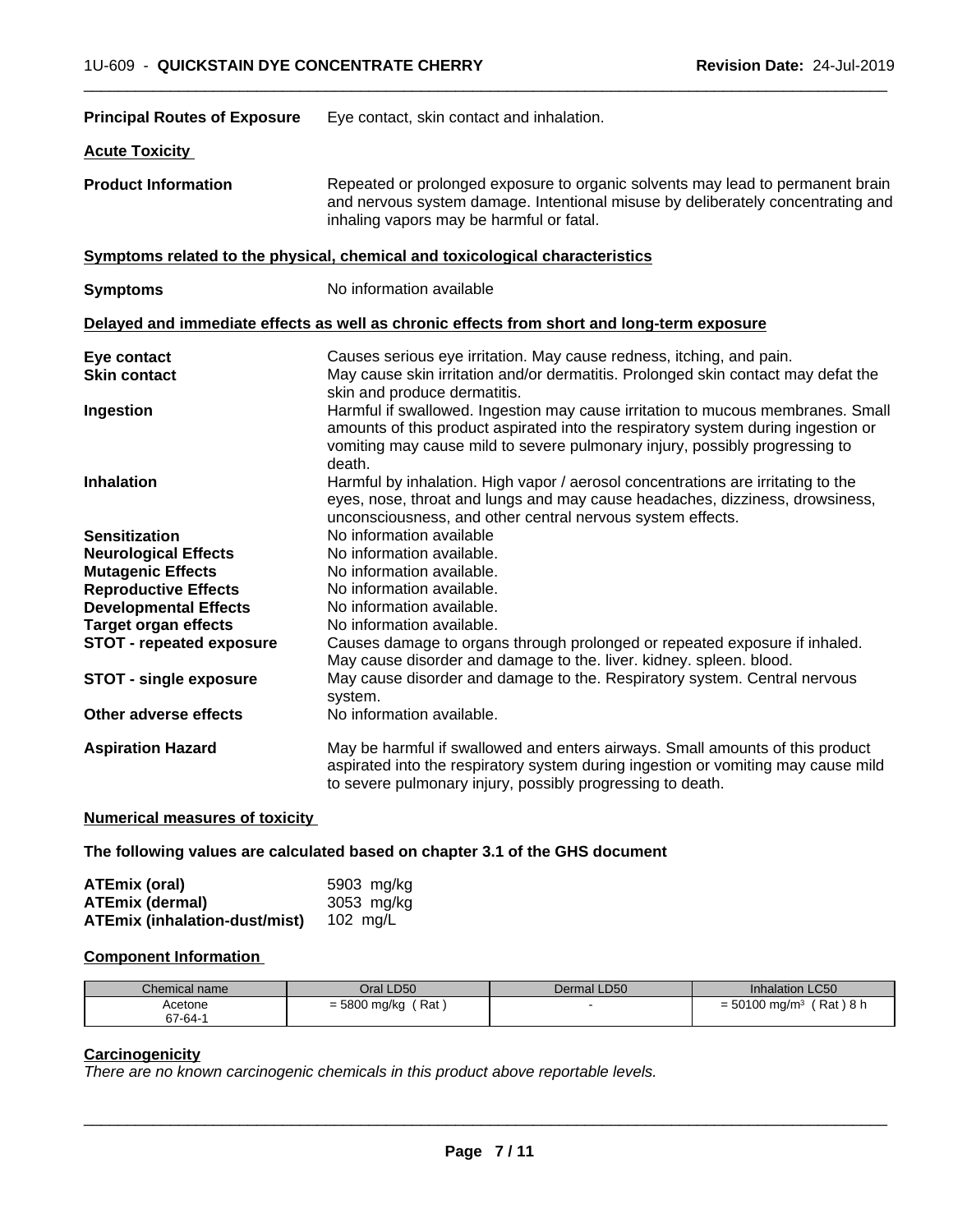# **12. ECOLOGICAL INFORMATION**

 $\overline{\phantom{a}}$  ,  $\overline{\phantom{a}}$  ,  $\overline{\phantom{a}}$  ,  $\overline{\phantom{a}}$  ,  $\overline{\phantom{a}}$  ,  $\overline{\phantom{a}}$  ,  $\overline{\phantom{a}}$  ,  $\overline{\phantom{a}}$  ,  $\overline{\phantom{a}}$  ,  $\overline{\phantom{a}}$  ,  $\overline{\phantom{a}}$  ,  $\overline{\phantom{a}}$  ,  $\overline{\phantom{a}}$  ,  $\overline{\phantom{a}}$  ,  $\overline{\phantom{a}}$  ,  $\overline{\phantom{a}}$ 

# **Ecotoxicity Effects**

The environmental impact of this product has not been fully investigated.

## **Product Information**

#### **Acute Toxicity to Fish** No information available

#### **Acute Toxicity to Aquatic Invertebrates** No information available

#### **Acute Toxicity to Aquatic Plants** No information available

**Persistence / Degradability**

No information available.

# **Bioaccumulation**

There is no data for this product.

# **Mobility in Environmental Media**

No information available.

## **Ozone**

Not applicable

# **Component Information**

# **Acute Toxicity to Fish**

Acetone LC50: 8300 (Bluegill - 96 hr.) mg/L

# **Acute Toxicity to Aquatic Invertebrates**

## Acetone EC50: 12600 mg/L (Daphnia magna - 48 hr.)

## **Acute Toxicity to Aquatic Plants**

No information available

# **13. DISPOSAL CONSIDERATIONS**

Waste Disposal Method Dispose of in accordance with federal, state, and local regulations. Local requirements may vary, consult your sanitation department or state-designated environmental protection agency for more disposal options.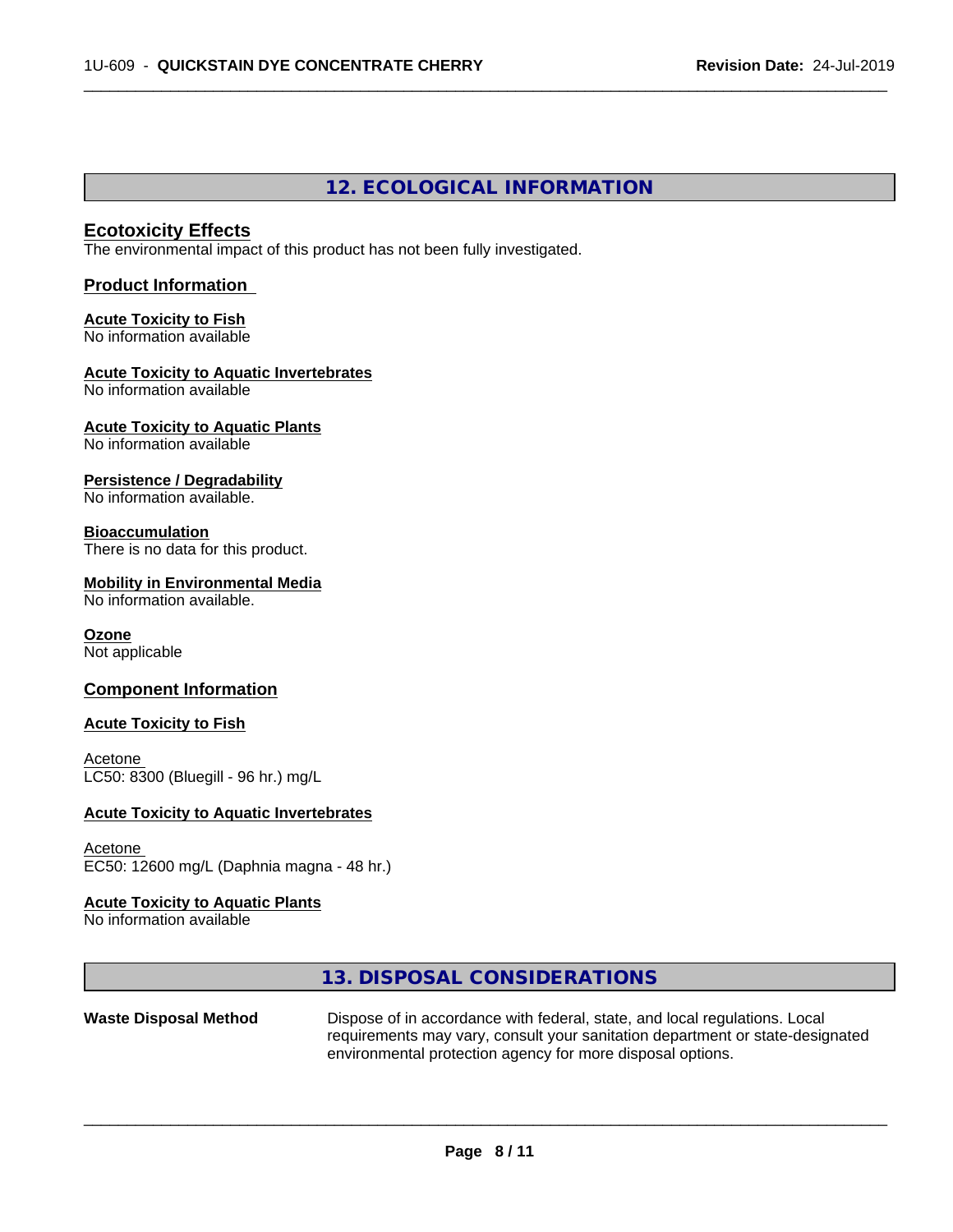| <b>Empty Container Warning</b> | Emptied containers may retain product residue. Follow label warnings even after<br>container is emptied. Residual vapors may explode on ignition. |  |
|--------------------------------|---------------------------------------------------------------------------------------------------------------------------------------------------|--|
|                                | 14. TRANSPORT INFORMATION                                                                                                                         |  |
| DOT                            |                                                                                                                                                   |  |
| <b>Proper Shipping Name</b>    | <b>PAINT</b>                                                                                                                                      |  |
| <b>Hazard class</b><br>UN-No.  | 3<br>UN1263                                                                                                                                       |  |
| <b>Packing Group</b>           | Ш                                                                                                                                                 |  |
| <b>Description</b>             | UN1263, PAINT, 3, II                                                                                                                              |  |
| ICAO / IATA                    | Contact the preparer for further information.                                                                                                     |  |
| IMDG / IMO                     | Contact the preparer for further information.                                                                                                     |  |
|                                | <b>15. REGULATORY INFORMATION</b>                                                                                                                 |  |
|                                |                                                                                                                                                   |  |

# **International Inventories**

| <b>TSCA: United States</b> | Yes - All components are listed or exempt. |
|----------------------------|--------------------------------------------|
| <b>DSL: Canada</b>         | Yes - All components are listed or exempt. |

# **Federal Regulations**

#### **SARA 311/312 hazardous categorization**

| Acute health hazard               | Yes |
|-----------------------------------|-----|
| Chronic Health Hazard             | N٥  |
| Fire hazard                       | Yes |
| Sudden release of pressure hazard | N٥  |
| Reactive Hazard                   | N٥  |

## **SARA 313**

Section 313 of Title III of the Superfund Amendments and Reauthorization Act of 1986 (SARA). This product contains a chemical or chemicals which are subject to the reporting requirements of the Act and Title 40 of the Code of Federal Regulations, Part 372:

| <b>Chemical name</b>                                                                                                                            | CAS No.    | Weight-% | <b>CERCLA/SARA 313</b><br>(de minimis concentration) |
|-------------------------------------------------------------------------------------------------------------------------------------------------|------------|----------|------------------------------------------------------|
| Chromate(1-),bis[2-(3-chlorophenyl)-2,<br>4-dihydro-4-[2-[2-(hydroxy-kO)-5-(meth<br>ylsulfonyl)phenyl]diazenyl-kN1]-5-meth<br>yl-3H-pyrazol-3-o | 51147-75-2 | $1 - 5$  | 1.0                                                  |
| Clean Air Act, Section 112 Hazardous Air Pollutants (HAPs) (see 40 CFR 61)<br>This product contains the following HAPs:                         |            |          |                                                      |
| <b>Chemical name</b>                                                                                                                            | CAS No.    | Weight-% | <b>Hazardous Air Pollutant</b><br>(HAP)              |
| Chromate(1-),bis[2-(3-chlorophenyl)-2,                                                                                                          | 51147-75-2 | $1 - 5$  | Listed                                               |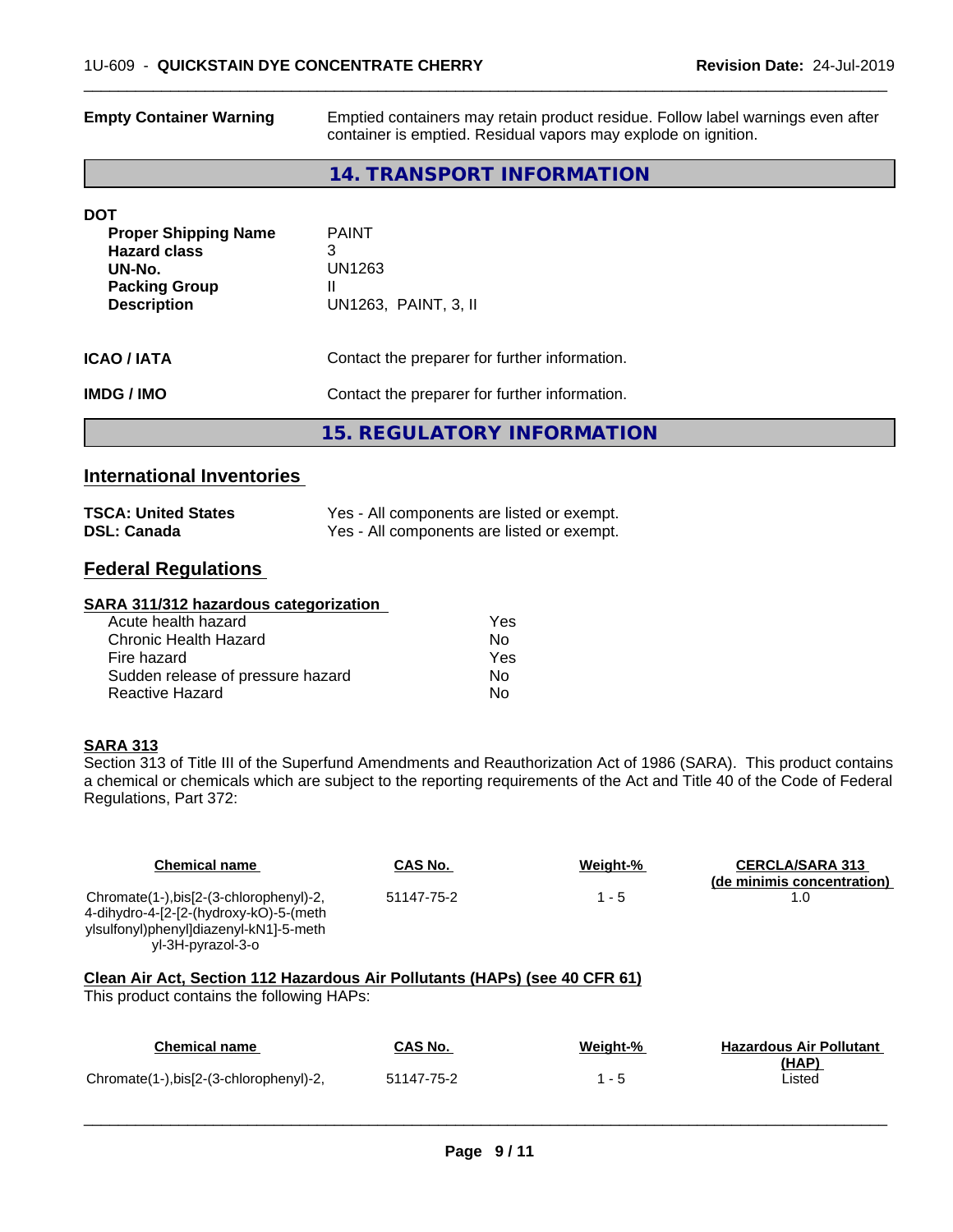4-dihydro-4-[2-[2-(hydroxy-kO)-5-(meth ylsulfonyl)phenyl]diazenyl-kN1]-5-meth yl-3H-pyrazol-3-o

# **US State Regulations**

## **California Proposition 65**

**WARNING:** Cancer and Reproductive Harm– www.P65warnings.ca.gov

#### **State Right-to-Know**

| <b>Chemical name</b>                    | <b>Massachusetts</b> | <b>New Jersey</b> | Pennsylvania |
|-----------------------------------------|----------------------|-------------------|--------------|
| Acetone                                 |                      |                   |              |
| Chromate(1-),bis[2-(3-chlorophenyl)-2,  |                      |                   |              |
| 4-dihydro-4-[2-[2-(hydroxy-kO)-5-(met   |                      |                   |              |
| hylsulfonyl)phenyl]diazenyl-kN1]-5-met  |                      |                   |              |
| hyl-3H-pyrazol-3-o                      |                      |                   |              |
| Chromate(1-), bis[methyl                |                      |                   |              |
| N-[7-(hydroxy-kO)-8-[2-[2-(hydroxy-kO]  |                      |                   |              |
| [)-5-(methylsulfonyl)phenyl]diazenyl-kN |                      |                   |              |
| 1]-1-naphthalenyl]carbamato(2-)]        |                      |                   |              |
| Naphthalene                             |                      |                   |              |

### **Legend**

X - Listed

# **16. OTHER INFORMATION**

**Health: 1 Flammability: 3 Reactivity: 0 PPE: -**

 $\overline{\phantom{a}}$  ,  $\overline{\phantom{a}}$  ,  $\overline{\phantom{a}}$  ,  $\overline{\phantom{a}}$  ,  $\overline{\phantom{a}}$  ,  $\overline{\phantom{a}}$  ,  $\overline{\phantom{a}}$  ,  $\overline{\phantom{a}}$  ,  $\overline{\phantom{a}}$  ,  $\overline{\phantom{a}}$  ,  $\overline{\phantom{a}}$  ,  $\overline{\phantom{a}}$  ,  $\overline{\phantom{a}}$  ,  $\overline{\phantom{a}}$  ,  $\overline{\phantom{a}}$  ,  $\overline{\phantom{a}}$ 

## **HMIS Legend**

- 0 Minimal Hazard
- 1 Slight Hazard
- 2 Moderate Hazard
- 3 Serious Hazard
- 4 Severe Hazard
- \* Chronic Hazard
- X Consult your supervisor or S.O.P. for "Special" handling instructions.

*Note: The PPE rating has intentionally been left blank. Choose appropriate PPE that will protect employees from the hazards the material will present under the actual normal conditions of use.*

*Caution: HMISÒ ratings are based on a 0-4 rating scale, with 0 representing minimal hazards or risks, and 4 representing significant hazards or risks. Although HMISÒ ratings are not required on MSDSs under 29 CFR 1910.1200, the preparer, has chosen to provide them. HMISÒ ratings are to be used only in conjunction with a fully implemented HMISÒ program by workers who have received appropriate HMISÒ training. HMISÒ is a registered trade and service mark of the NPCA. HMISÒ materials may be purchased exclusively from J. J. Keller (800) 327-6868.*

 **WARNING!** If you scrape, sand, or remove old paint, you may release lead dust. LEAD IS TOXIC. EXPOSURE TO LEAD DUST CAN CAUSE SERIOUS ILLNESS, SUCH AS BRAIN DAMAGE, ESPECIALLY IN CHILDREN. PREGNANT WOMEN SHOULD ALSO AVOID EXPOSURE.Wear a NIOSH approved respirator to control lead exposure. Clean up carefully with a HEPA vacuum and a wet mop. Before you start, find out how to protect yourself and your family by contacting the National Lead Information Hotline at 1-800-424-LEAD or log on to www.epa.gov/lead.